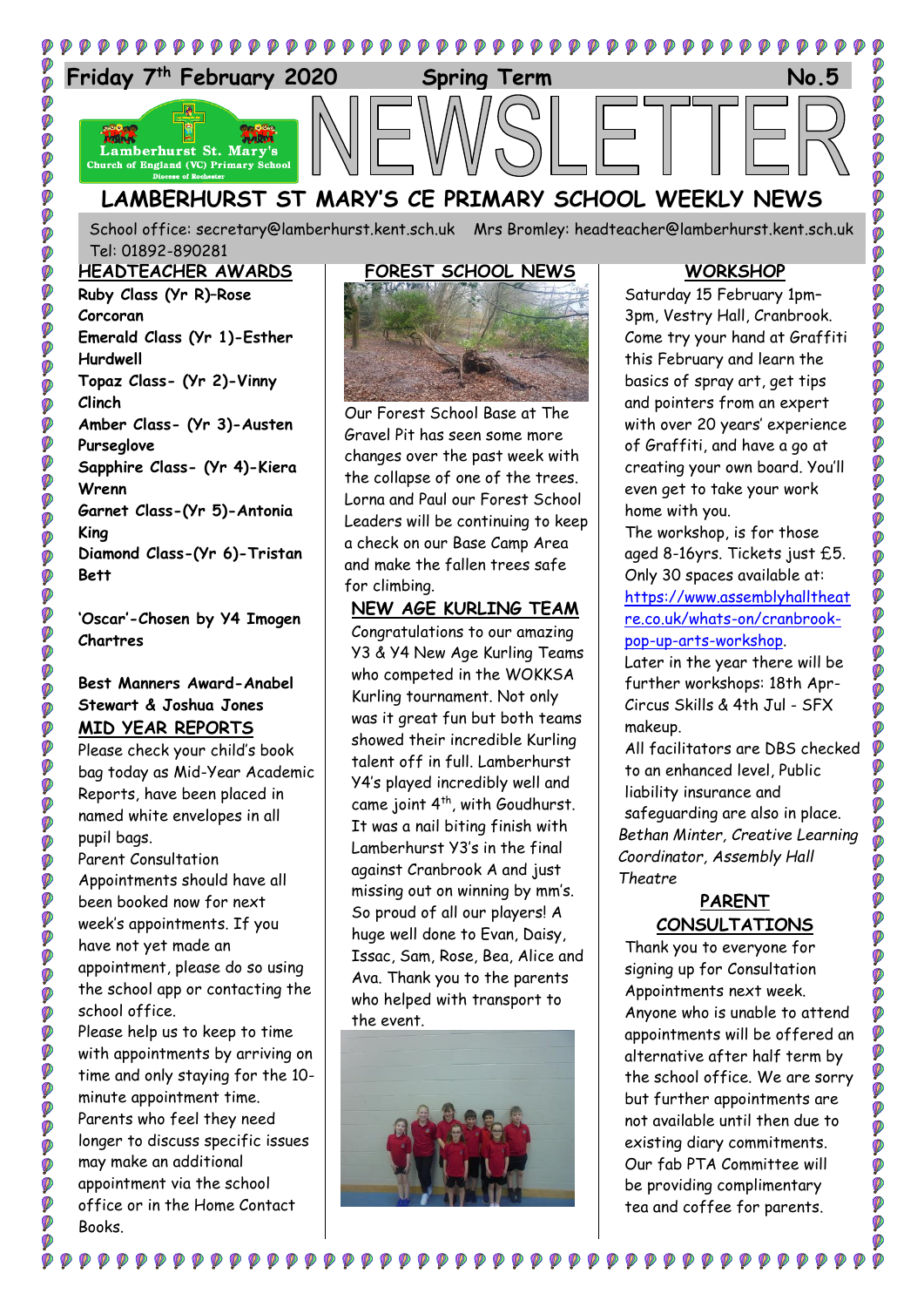## **ROYAL ENGINEERS MUSEUM AREA**

Ø **O** 

Ø

000000

0000000

Ø

Ø

000000

000

000000

Ø **PPP** 

**DOO** 

Ø

**PO** 

O O O O O O O O

**O** 

0000

**DDDDDDDDDDDDDDDDDDDDDDDDDDDDD** 

**DOO** 

ø ø Ó

Ø

Every school holiday the Museum runs themed drop in craft activities, usually running Tuesday-Friday 11am-3pm. Previous themes have included the Zulu Wars, robotics & electricity, remembrance, and Museum Detectives. During the summer holidays the activity changes from week to week; for example this year the theme is 'Army Sports' and activities range from making medals to laurel wreath crowns! Every February Royal Engineers Museum celebrate Chinese New Year as the Museum has a large and beautiful collection of Chinese objects; this year they are ringing in the Year of the Rat by making rat hand puppets. Under 5's can attend the Museum free and all other tickets are valid for 12 months; this means that families are able to have a day out for only the cost of the activity (£2.50)! [www.re-museum.co.uk](http://www.re-museum.co.uk/)

## **HEADLICE ALERT!**

We would like to alert parents that we have several cases of head lice in school. Please check all children's hair this weekend, and as an extra precaution, put regular conditioner on your children's hair and comb through with a nit comb.

A reminder that our school policy is that parents will be required to take children home if live lice are seen in hair or evidence that head lice have not been treated adequately at home. As always, we thank parents for their co-operation.

 ${\color{OliveGreen}\bullet} {\color{OliveGreen}\bullet} {\color{OliveGreen}\bullet} {\color{OliveGreen}\bullet} {\color{OliveGreen}\bullet} {\color{OliveGreen}\bullet} {\color{OliveGreen}\bullet} {\color{OliveGreen}\bullet} {\color{OliveGreen}\bullet} {\color{OliveGreen}\bullet} {\color{OliveGreen}\bullet} {\color{OliveGreen}\bullet} {\color{OliveGreen}\bullet} {\color{OliveGreen}\bullet} {\color{OliveGreen}\bullet} {\color{OliveGreen}\bullet} {\color{OliveGreen}\bullet} {\color{OliveGreen}\bullet} {\color{OliveGreen}\bullet} {\color{OliveGreen}\bullet} {\color{OliveGreen}\bullet} {\color{OliveGreen}\bullet} {\color{OliveGreen}\bullet} {\color{OliveGreen}\bullet} {\color{O$ 

## **CORONAVIRUS**

We have received the following information from The Department for Education and have been asked to make staff and parents aware. *'Advice for parents/guardians: The government is closely monitoring the spread of the Coronavirus and is taking action at home and abroad. The overall risk of Coronavirus to the UK remains moderate. However, we understand that people may be concerned where there are children, students or staff returning from or visiting China.*

*Public Health England and the Foreign Office have issued advice for anyone travelling to the area. This can be found at: https://www.gov.uk/foreigntravel-advice/china https://www.gov.uk/governme nt/news/wuhan-novelcoronavirus-and-avian-fluadvice-for-travel-to-china Latest information and advice can also be found at: https://www.gov.uk/coronavirus You should not be unduly worried about the possibility of your children catching the Coronavirus.* 

*There is no reason why your children should not continue to attend their early years, school or further education setting as normal.* 

*We recognise that some families or children may be planning to travel to China during the forthcoming half term period. If so, please refer to the FCO's latest travel advice via the link above.* 

*A UK wide campaign has been launched to provide clear advice on how to slow the spread of Coronavirus. Please help to support the campaign, which promotes basic hygiene practices, such as regularly washing hands and using tissues.*

 $\begin{array}{c} \phi \hspace{0.2cm} \phi \hspace{0.2cm} \phi \hspace{0.2cm} \phi \hspace{0.2cm} \phi \hspace{0.2cm} \phi \hspace{0.2cm} \phi \hspace{0.2cm} \phi \hspace{0.2cm} \phi \hspace{0.2cm} \phi \hspace{0.2cm} \phi \hspace{0.2cm} \phi \hspace{0.2cm} \phi \hspace{0.2cm} \phi \hspace{0.2cm} \phi \hspace{0.2cm} \phi \hspace{0.2cm} \phi \hspace{0.2cm} \phi \hspace{0.2cm} \phi \hspace{0.2cm} \phi \hs$ 

# **BABY SITTER AVAILABLE**

One of our former Lamberhurst ST Mary's pupils-Alice Woodcock, who is now in Year 1 at a local Grammar School, is available to LSM parents for babysitting.

Please contact Alice via her mum Sarah at:

[sarah.woodcock@hotmail.co.uk](mailto:sarah.woodcock@hotmail.co.uk)

## **LUNCH MENU CHANGE**

There is a planned menu change on Tuesday 24th March. Grab Bag lunch of Breaded Fish finger in a bun, Vegetarian sausage in a bun, Deli Wraps with Butterscotch cookie or fresh fruit. This is to facilitate an

immersive learning day in the school hall.

## **40 ACTS FOR LENT**

This year marks 10 years of our school joining the 40 Acts initiative, which encourages families to take part in a Lenten challenge of mindfully carrying out good and positive things each day.

Many children and adults do this alongside the tradition of 'giving something up for Lent'. 40 Acts encourages us to 'do Lent generously', to start giving out in addition to or instead of giving up'. Keep up with the 40acts challenges by using the wall chart, which accompanies this week's newsletter or even designing your own.

#### *Today you will also receive via ParentMail:*

Every Family ~ 40 Acts Wall Chart ~ Teach Kent & Sussex ~ The Weald Family Hub **In School bags** Y3 & Y4 ~ British Museum Outing Letter

 $\begin{array}{ccccc} \circ & \circ & \circ & \circ & \circ \end{array}$ 

Ø